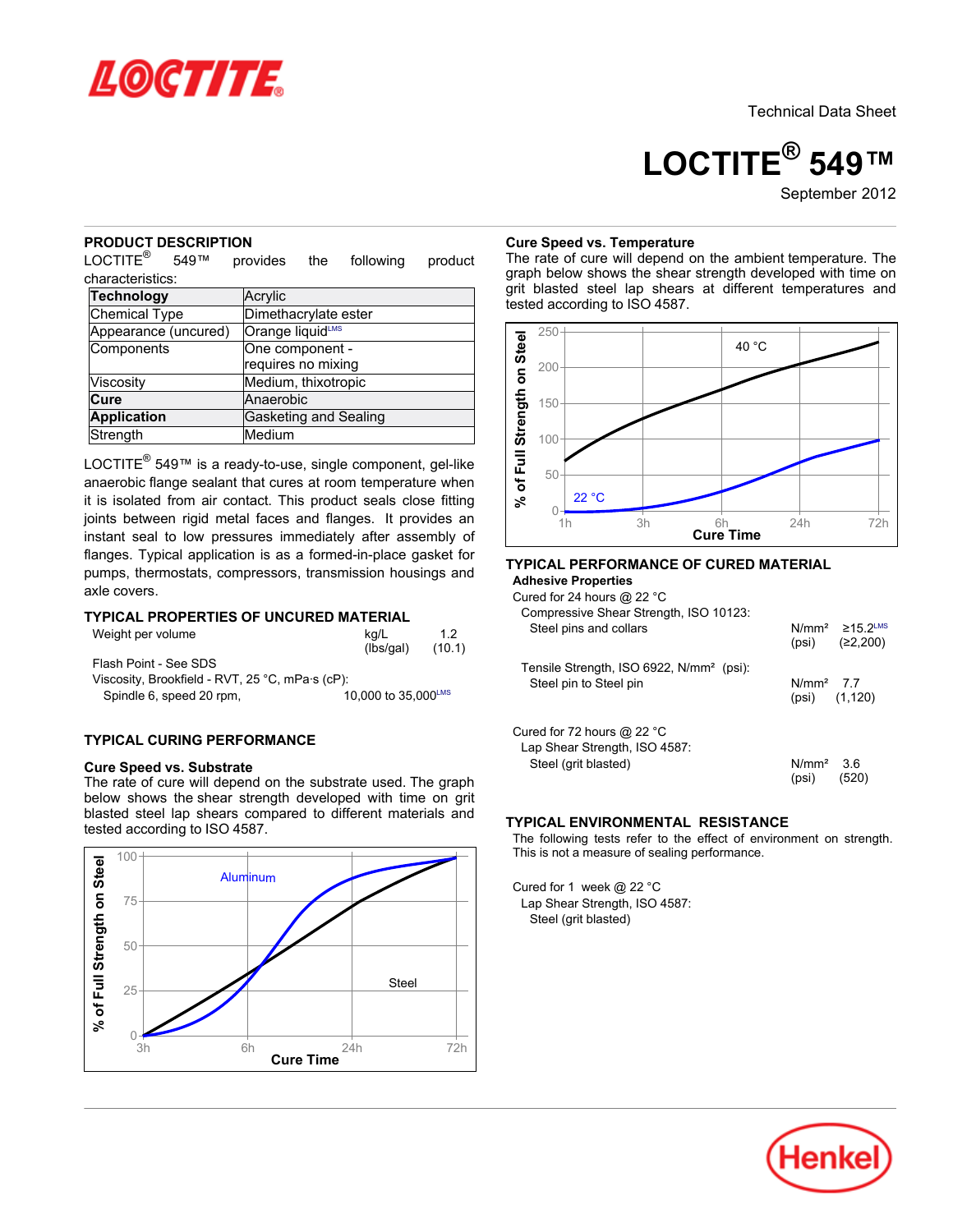# **Hot Strength**



# **Heat Aging**

Aged at temperature indicated and tested @ 22 °C



# **Chemical/Solvent Resistance**

Aged under conditions indicated and tested @ 22 °C

|                    |     | % of initial strength |       |       |       |
|--------------------|-----|-----------------------|-------|-------|-------|
| Environment        | °C  | 250 h                 | 500 h | 750 h | 1000h |
| Motor oil          | 125 | 190                   | 220   | 235   | 220   |
| Water/glycol 50/50 | 87  | 160                   | 165   | 115   | 105   |
| Gasoline           | 22  | 75                    | 40    | 55    | 40    |

# **GENERAL INFORMATION**

**This product is not recommended for use in pure oxygen and/or oxygen rich systems and should not be selected as a sealant for chlorine or other strong oxidizing materials.**

**For safe handling information on this product, consult the Safety Data Sheet (SDS).**

Where aqueous washing systems are used to clean the surfaces before bonding, it is important to check for compatibility of the washing solution with the adhesive. In some cases these aqueous washes can affect the cure and performance of the adhesive.

This product is not normally recommended for use on plastics (particularly thermoplastic materials where stress cracking of the plastic could result). Users are recommended to confirm compatibility of the product with such substrates.

- 1. For best performance bond surfaces should be clean and free from grease.
- 2. The product is designed for close fitting flanged parts with gaps up to 0.25mm (0.010 inches).
- 3. Apply manually as a continuous bead or by screen printing to one surface of the flanges.
- 4. Low pressures (<0.5 bar, <5 psi) may be used when testing to confirm a complete seal immediately after assembly and before curing.
- 5. Flanges should be tightened as soon as possible after assembly to avoid shimming.

# **Loctite Material SpecificationLMS**

LMS dated February 28, 2012. Test reports for each batch are available for the indicated properties. LMS test reports include selected QC test parameters considered appropriate to specifications for customer use. Additionally, comprehensive controls are in place to assure product quality and consistency. Special customer specification requirements may be coordinated through Henkel Quality.

### **Storage**

Store product in the unopened container in a dry location. Storage information may be indicated on the product container labeling.

**Optimal Storage: 8 °C to 21 °C. Storage below 8 °C or greater than 28 °C can adversely affect product properties**. Material removed from containers may be contaminated during use. Do not return product to the original container. Henkel Corporation cannot assume responsibility for product which has been contaminated or stored under conditions other than those previously indicated. If additional information is required, please contact your local Technical Service Center or Customer Service Representative.

### **Conversions**

 $(^{\circ}C$  x 1.8) + 32 =  $^{\circ}F$ kV/mm x 25.4 = V/mil  $mm / 25.4 = inches$  $µm / 25.4 = mil$  $N \times 0.225 = lb$  $N/mm \times 5.71 = lb/in$  $N/mm<sup>2</sup>$  x 145 = psi  $MPa \times 145 = psi$  $N·m \times 8.851 = lb·in$  $N·m \times 0.738 = lb·ft$  $N·mm \times 0.142 = oz·in$  $mPa·s = cP$ 

#### **Note:**

The information provided in this Technical Data Sheet (TDS) including the recommendations for use and application of the product are based on our knowledge and experience of the product as at the date of this TDS. The product can have a variety of different applications as well as differing application and working conditions in your environment that are beyond our control. Henkel is, therefore, not liable for the suitability of our product for the production processes and conditions in respect of which you use them, as well as the intended applications and results. We strongly recommend that you carry out your own prior trials to confirm such suitability of our product.

Any liability in respect of the information in the Technical Data Sheet or any other written or oral recommendation(s) regarding the concerned product is excluded, except if otherwise explicitly agreed and except in relation to death or personal injury caused by our negligence and any liability under any applicable mandatory product liability law.

**In case products are delivered by Henkel Belgium NV, Henkel**

**Directions for use:**